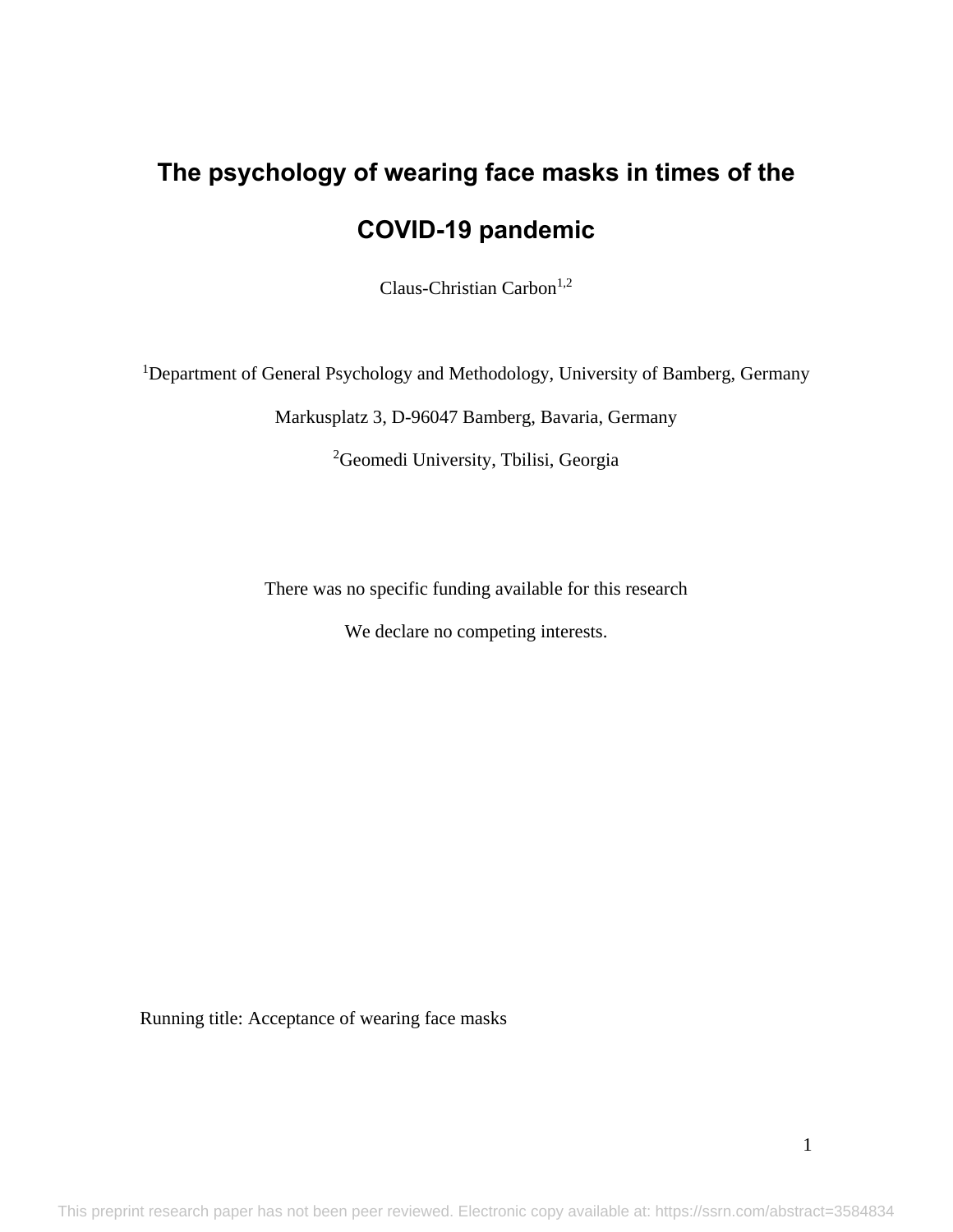## Abstract

#### *Background*

Wearing face masks in times of COVID-19 is one of the essential puzzle stones for to effectively decrease the rate of new infections and thus, to mitigate the negative consequences for individuals as well as the society. Acceptance for wearing masks is still low in Europe—many people just feel strange when wearing masks because others do not wear them. This induces a severe problem for imposing obligations of wearing masks and so for keeping the pandemic at bay.

## *Methods*

Eighty-six participants had to assess how strange they felt when wearing a face mask while being exposed to displays of groups of persons with varying frequencies of mask wearers. Three different types of face masks were shown: simple surgery masks, FFP2 masks and loop scarfs.

#### *Findings*

The mere exposure to social groups wearing masks substantially reduced the strange feeling of wearing a mask. The higher the frequency of people wearing masks in the displayed social group, the less strange participants felt about themselves. This effect of a descriptive social norm was particularly effective when people saw others wearing less intrusive masks, here, simple surgery masks.

#### *Interpretation*

The more people use masks, the less strange it feels for the people to wear masks and so the higher the acceptance for using them in a sustainable way. This assists to efficiently and effectively reduce the risk of infecting others.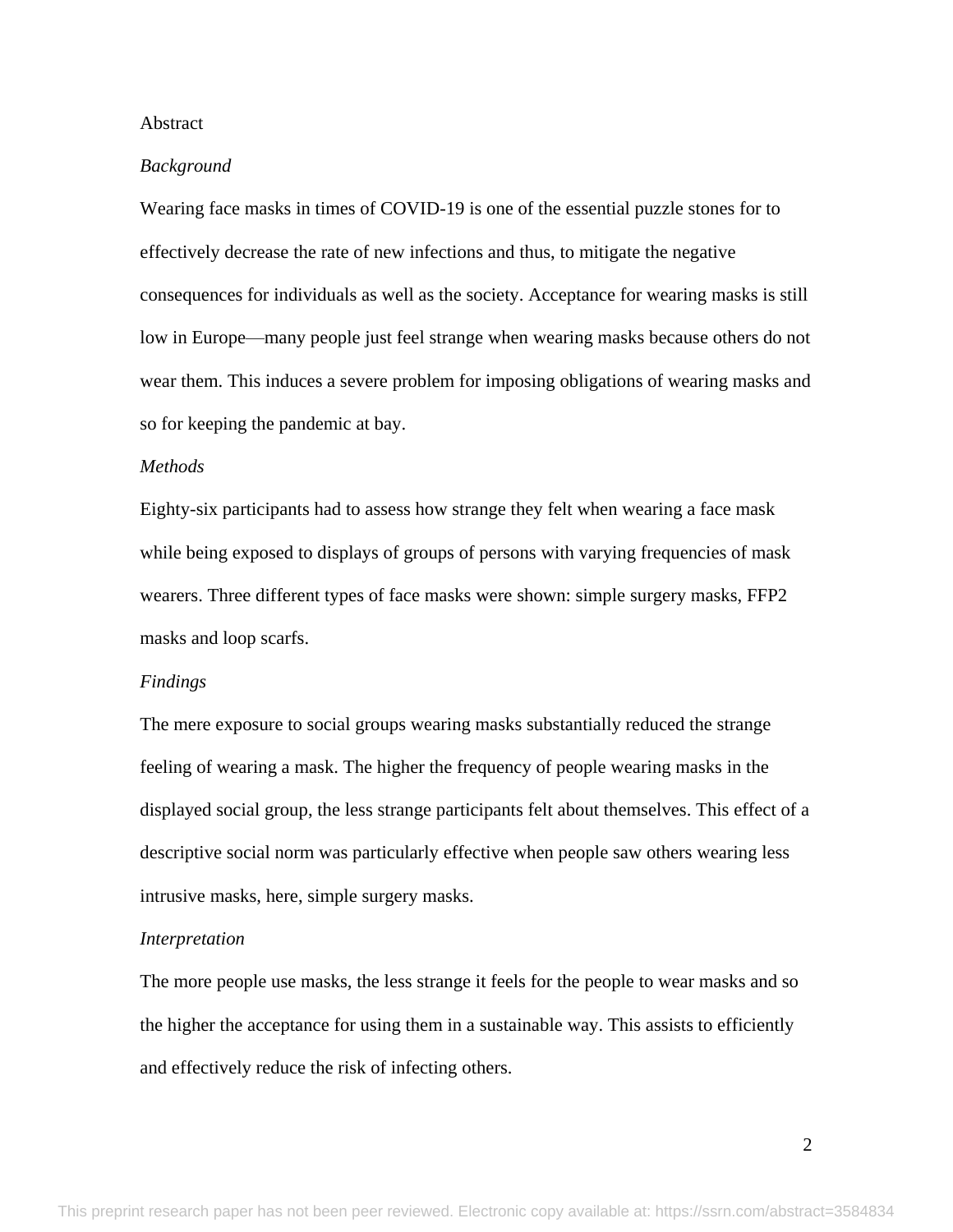*Funding*. None

Keywords: COVID-19, virus, face masks, acceptance, psychology, pandemic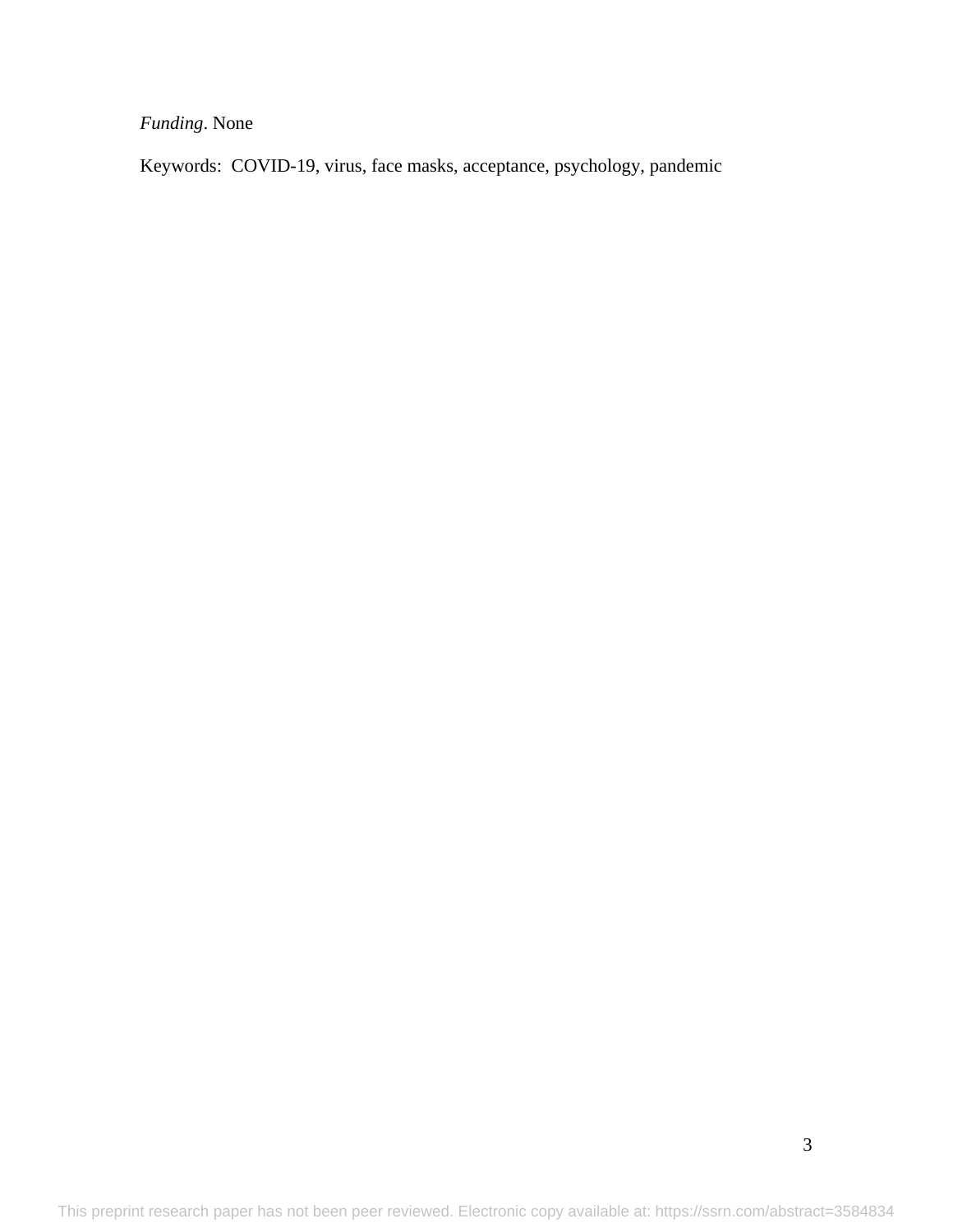## **Introduction**

 $\overline{a}$ 

With more than 2.5 million cases of COVID-19 (Coronavirus disease 2019) worldwide (effective 24 April 2020), most of the epidemics in West European states appear to be stable; in some regions they are declining already<sup>1</sup>. These "flattening curves" are promising as they are the basis for keeping the rate of new infections at a level that can be handled by the given hospital infrastructures. Psychologically, this promising development is dangerous, because it can make people believe that the pandemic is under control, which could in turn end up in a premature liberalization of containment measures.

The WHO Strategic and Technical Advisory Group for Infectious Hazards (STAG-IH) regularly reviews and adjusts the assessment of risks and needed measures to mitigate the infection of SARS-CoV-2 (Severe acute respiratory syndrome coronavirus 2) causing COVID-19. One of the pragmatic ways to reduce the chance of transmitting respiratory viruses in general is to use face masks<sup>12</sup>, which has recently been recommended for the specific situation of COVID-19 as well  $3$ .

Besides providing a physical barrier to the virus, face masks can have further functions: They can, for instance, cue adequate behavior in a social situation, they may trigger additional, positive hygiene practices<sup>4</sup>, and they can reduce fears and thus facilitate active partaking in social life, especially for very vulnerable persons or people with intolerance of uncertainty<sup>5</sup>.

Wearing masks is not a sufficient <sup>6</sup> but a necessary facet of the full spectrum of interventions set up to delay a major surge of the pandemic and to level the demand for hospital

 $1$  The term "mask" will be used within this paper to refer to typical face masks used by non-professionals, including improvised masks, e.g. loop scarfs, dust and surgical masks – such protective items are now frequently called *community masks*.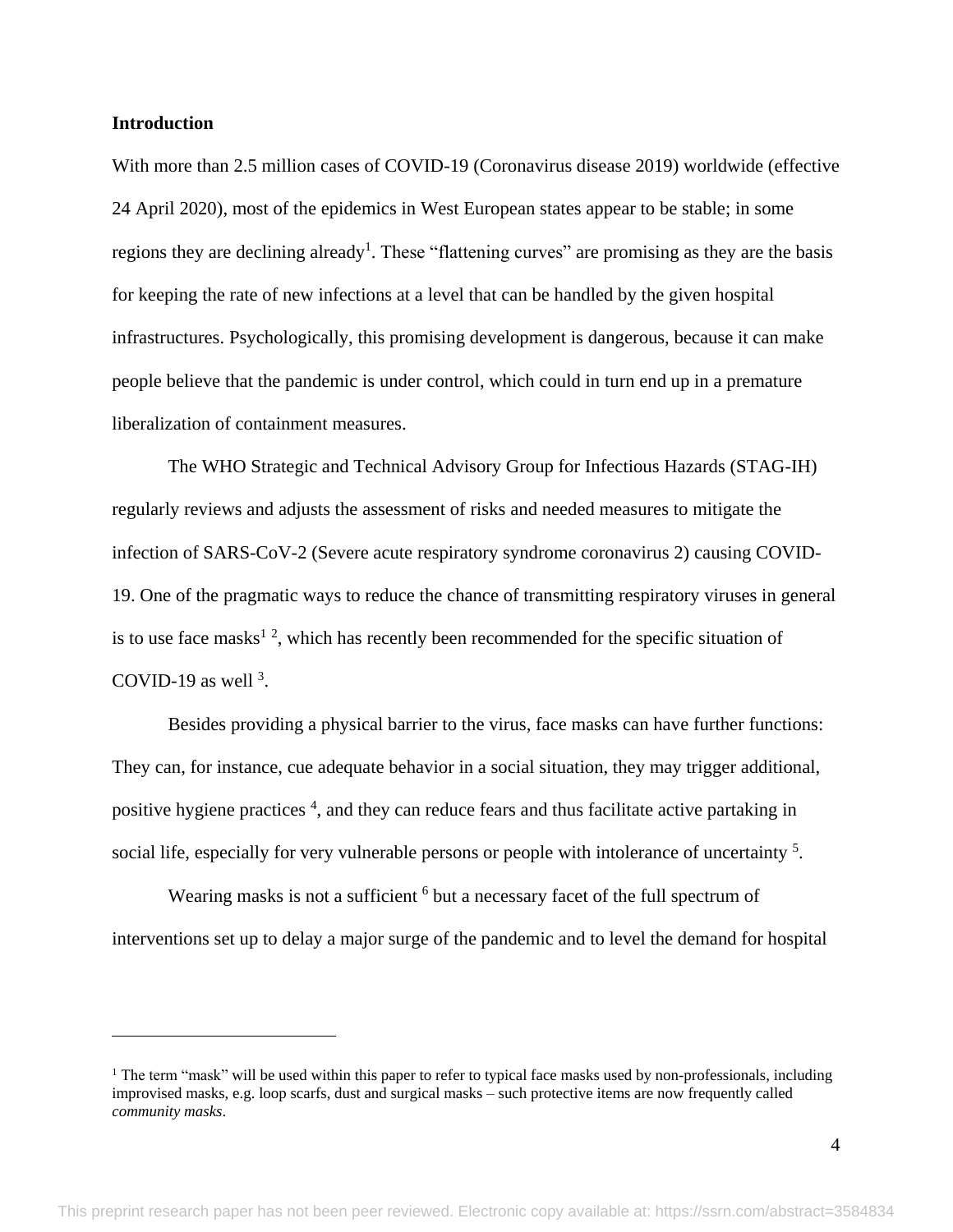beds, while protecting those persons who are most vulnerable to a severe progress of COVID-19 (elderly people, people with respiratory problems and other comorbidities)<sup>7</sup>.

Although the multifaceted benefits of face masks are sufficiently known, people in many areas of the world are not used to wearing them. Consequently, the frequency and acceptance of wearing masks is still low in Europe, which stands in stark contrast to the high usage rates in various Asian communities, see  $8.9$ . One major reason for not wearing a face mask in the West is the feeling that one may look strange or be judged as being strange by others. Feeling strange (or normal, on the other hand), is closely linked to descriptive social norms that are present in a given Umwelt, the social environment. This implies that the mere frequency of mask wearers in society might be an essential factor to move individuals to wear face masks as well. This is a paradigmatic example for the importance of understanding the psychology of pandemics<sup>5</sup>. A psychological perspective allows assessing why people do or do not do certain things, which is the prerequisite for finding ways to change behavior. In case of mask wearing, the question is: How can we change the attitude towards and the feelings about wearing masks? The psychological answer, in terms of a hypothesis is: Via the social norm, as one possibility  $10,11$ . The present study tested this account by confronting participants with pictures that show social groups with varying frequencies of persons who wear different kinds of face masks. We assessed whether the different social norms, that were thus implicitly communicated, affected the participants' feeling about wearing a face mask themselves.

#### **Methods**

*Participants*. The needed sample size of  $N = 90$  was calculated a priori via power analysis <sup>12</sup> targeting a one-tailed matched paired *t*-test which is able to detect a small-to-medium effect size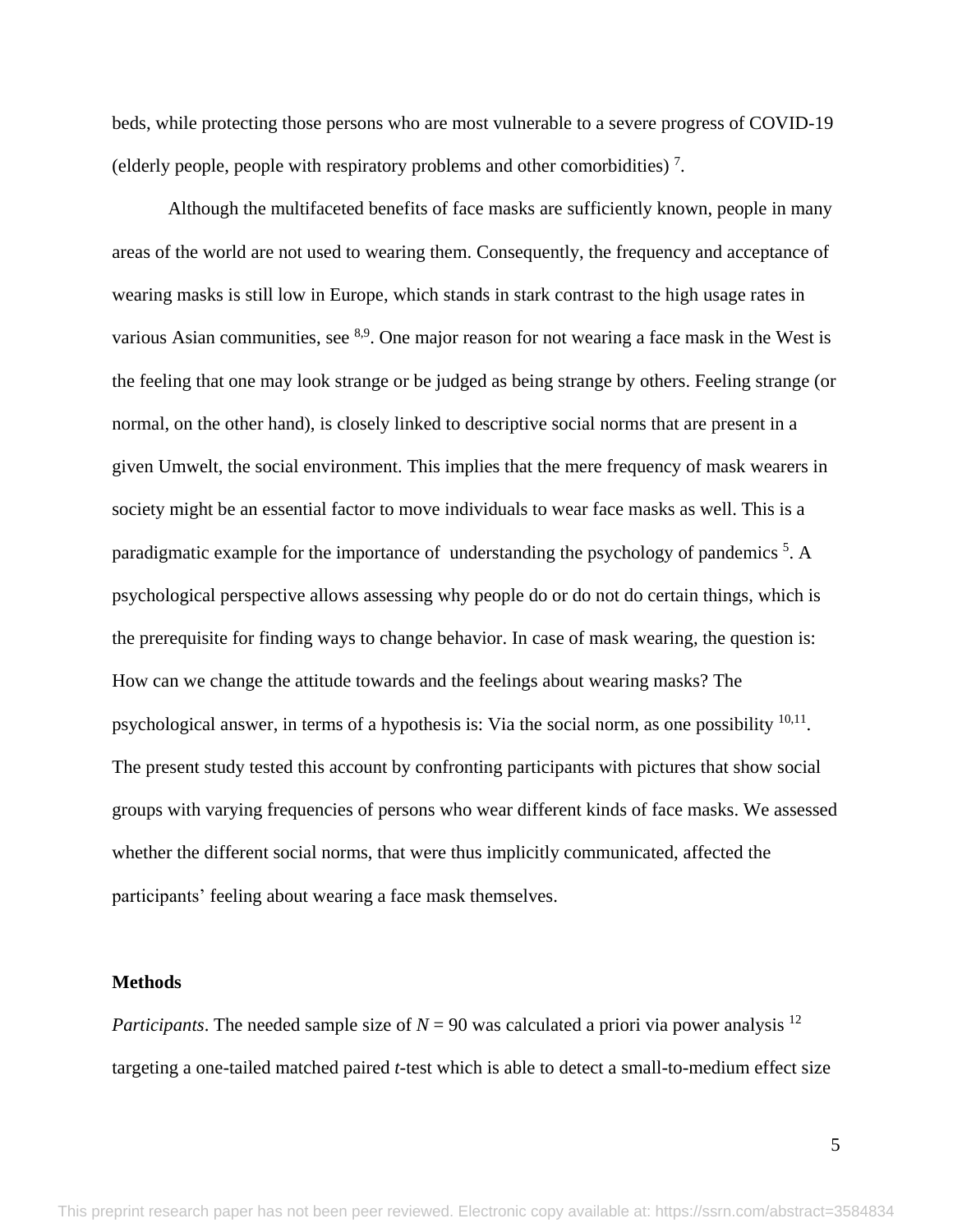of  $d_z = 0.3$  <sup>13</sup>, given an  $\alpha = 0.05$  and a test power  $(1-\beta) = 0.80$ . As we aimed to understand the acceptance of wearing masks in one country specifically (Germany), we had to exclude data sets from people originating from different countries yielding a final number of complete data sets of  $N = 86$  ( $M<sub>age</sub> = 28.9$  years [15-87 years],  $N<sub>female</sub> = 61$ ) which reduced the achieved post hoc test power to 0.79.

*Material*. Based on frontal photos of 12 Caucasian faces (6 female, 6 male) taken from the Color Feret database <sup>14,15</sup> we crafted different versions of displays of these faces. The base version showed all faces without masks at random places of the display making up a social group. For the further displays we employed different masks which we photographed correctly positioned on an artificial head model: 1) a typical homemade (beige) community mask—in the following called "simple mask", 2) an FFP2 mask (N95; white), and 3) a black loop scarf (see [Figure 1\)](#page-5-0), We cut out the images of the masks via Photoshop to be able to apply them to the different faces of the social group.

<span id="page-5-0"></span>

*Figure 1: One of the employed faces with different mask conditions: A) none, B) simple, C) FFP2, and D) loop scarf.*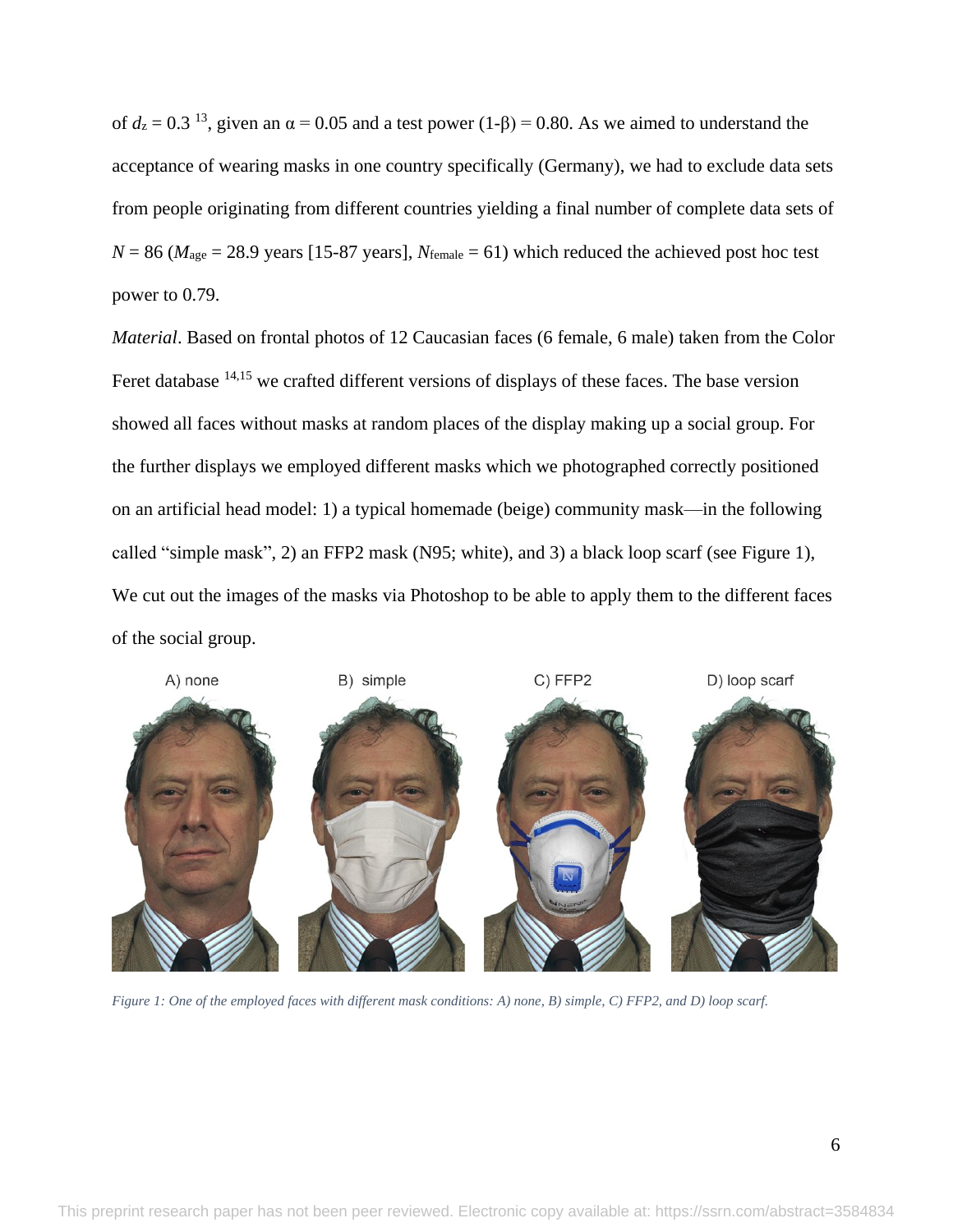For each mask, we generated five different configurations, always consisting of the 12 faces: 1) only one female wearing a mask, 2) only one male wearing a mask, 3) one female and one male wearing masks, 4) three females and three males wearing masks and 5) all persons wearing masks. This yielded 1 [base] + 3 [mask type]  $\times$  5 [configurations] = 16 versions. The stimulus material can be retrieved from the [https://osf.io/gu6xr/.](https://osf.io/gu6xr/)



*Figure 2: Exemplary display presented, here with six (3 female, 3 male) people wearing simple masks.*

*Procedure*. The experiment realized via SoSciSurvey online engine was conducted between 20 April (15:47 local time) and 23 April (16:56 local time). This was before any general legal obligations to wear masks in Germany were in action. Prior to the experimental session, written informed consent was obtained from each participant. All data were collected anonymously. The participants were exposed to all display versions, one by another, with order of the displays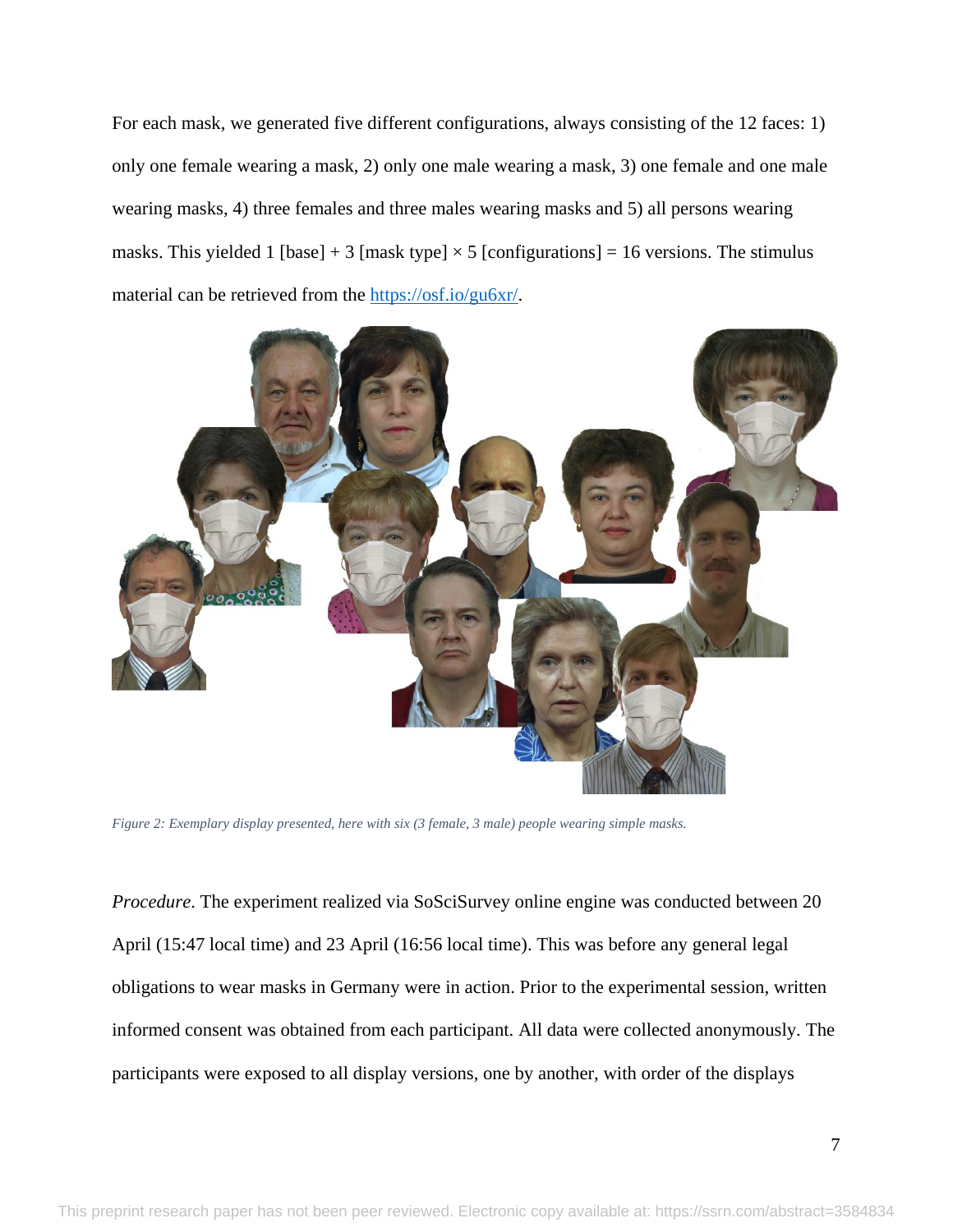being randomized across participants. Participants were asked to imagine the social situation they were in when confronted with a group of displayed persons ("You are wearing a mouthnose mask on yourself and are now facing those persons. How do you feel in such a situation?"). While observing the scene without time pressure ( $M_{\text{response time}}$ =20.0 s), they were asked to answer two consecutive questions on a 7-point scale (1= *not strange at all*, 7= *very strange*): A) *Feel myself*: "While wearing MY mask I am feeling ...", B) *Feel others*: "The others appear ..." [capital lettered MY was also used in the experimental version]. There was no time limit for giving a response. This should allow a full unfolding of the participants' imagery for the social scenes signalled by the watched displays. The general study design (psychophysical testing) was given ethical approval by the local ethics committee of the University of Bamberg. The entire procedure lasted approximately 5-10 minutes.

#### **Results**

Data were submitted to further data processing executed by R  $3.6.3<sup>16</sup>$ , with linear mixed models being analyzed via toolbox *lmer* 17 . The entire, anonymized, data set is available at the Open Science Framework [https://osf.io/gu6xr/.](https://osf.io/gu6xr/)

As we were mainly interested in the impact of the number of persons in the Umwelt (social environment) wearing masks on the feeling of wearing masks (and because we did not find significant differences between ratings for single male and female mask wearers, *p* > .6164, *n.s.*), we pooled data for both conditions where only one single mask wearer showed up. As shown in [Figure 3,](#page-8-0) we uncovered a clear decrease of feeling strange about one's own wearing a mask with increasing numbers of masks worn by the displayed persons. Meanwhile, the participants evaluated the appearance of the persons shown in the social scene as being more and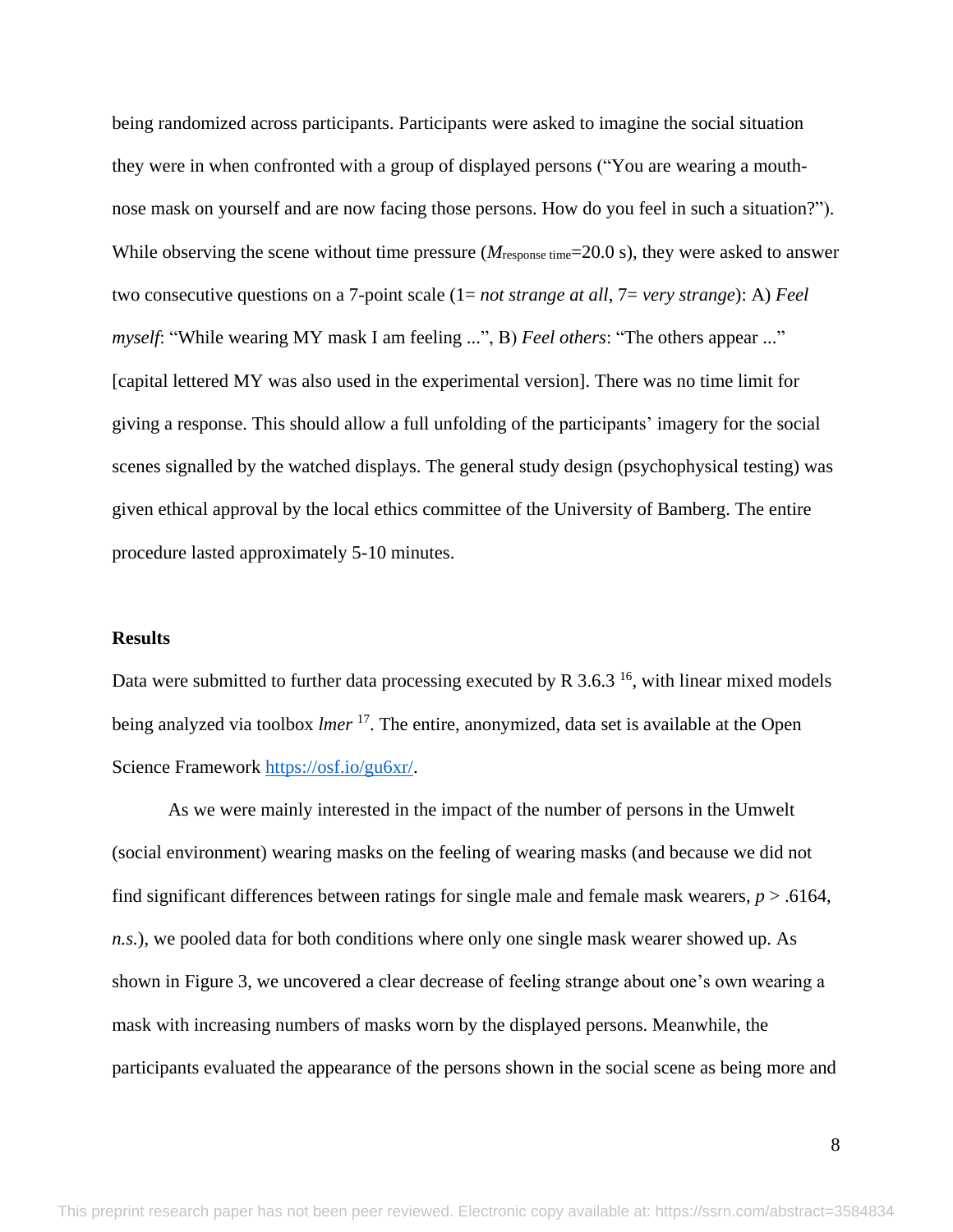more stranger as the number of mask wearers increased. Both effects were found significant when tested with linear mixed models against a base model without taking number of mask wearers into account (*p*'s<.0001). The size of the *Feel myself* effect was large-to-very large (ηp(*Feel myself*)=.367) whereas the *Feel others* effect was qualified as small (ηp(*Feel others*)=.066).



<span id="page-8-0"></span>*Figure 3: Mean evaluations of strangeness for different displays. Top row: evaluations of others appearing strange, bottom row: evaluations of participants feeling strange about themselves while watching the displays. Error bars indicate confidence intervals CI-95% based on adjusted values for taking within-subjects variances into account <sup>18</sup> .*

Most importantly, we could show that the drop of feeling strange about oneself wearing a mask was particularly strong when directly comparing the all mask wearers scenario against the no mask wearers scenario (very large effect: Cohen's *d* = -1.562, *p*<.0001). The effectiveness of reducing the strange feeling about wearing a mask was comparable across the three presented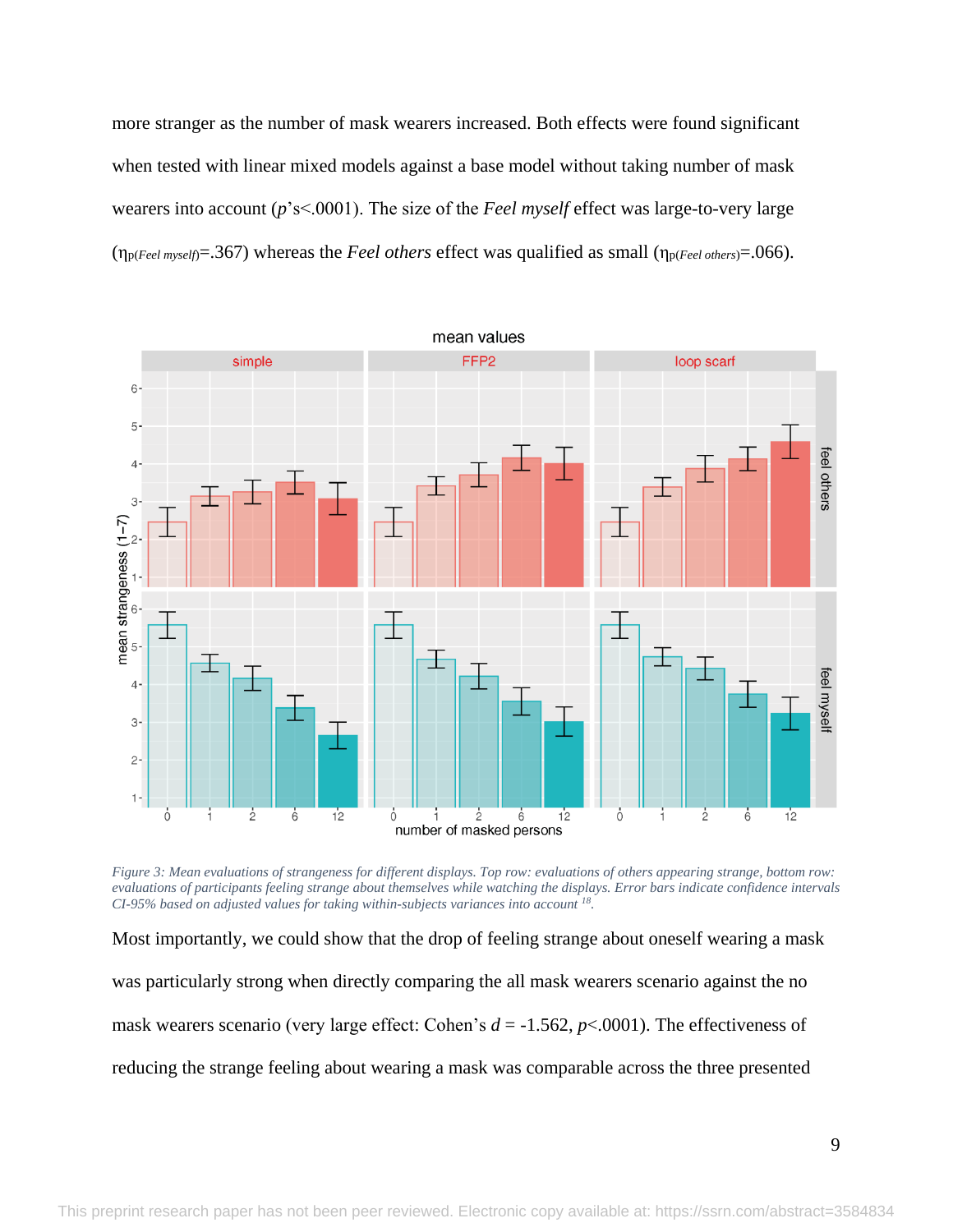mask types, but was particularly pronounced for the simple mask (*simple*: Cohen's *d* = -1.835, *FFP2*: Cohen's *d* = -1.529, *loop*: Cohen's *d* = -1.351).

### **Discussion**

Wearing face masks in times of COVID-19 is one of the essential puzzle stones for effectively to decrease the rate of new infections and to mitigate the negative consequences for individuals as well as society. Acceptance for wearing masks is still low in Europe—many people just feel strange when wearing masks and therefore, will not follow recommendations to put on masks in the public. Here we show how the mere exposure to people in the Umwelt (social environment) who do wear masks can dramatically change the feeling of strangeness when of wearing a mask oneself. This was particularly effective when people saw others wearing less intrusive masks, here simple self-made masks. First, they are easy and comfortable to use  $^{19}$ , they can be easily and privately produced with simple means, and they are cheap enough to equip many people around the globe by high quantities and fresh qualities. Second, as the suggestions of wearing masks for private persons is referring to the of protecting others and because there is no clear evidence of a difference in protecting others between simple masks and FFP2/N95 masks  $3$ , simple masks prevent shortage of professional medical masks that should be primarily reserved for medical workers. Third, in our study, they showed the highest acceptance rate in terms of feeling least odd when imaging to wear such a mask; this is an important pre-condition that face masks will actually be worn in different situations and over a longer span of time see <sup>8,20</sup>. Our results will also assist decision makers to predict future acceptance of wearing masks when generally more people apply to these new hygienic practices.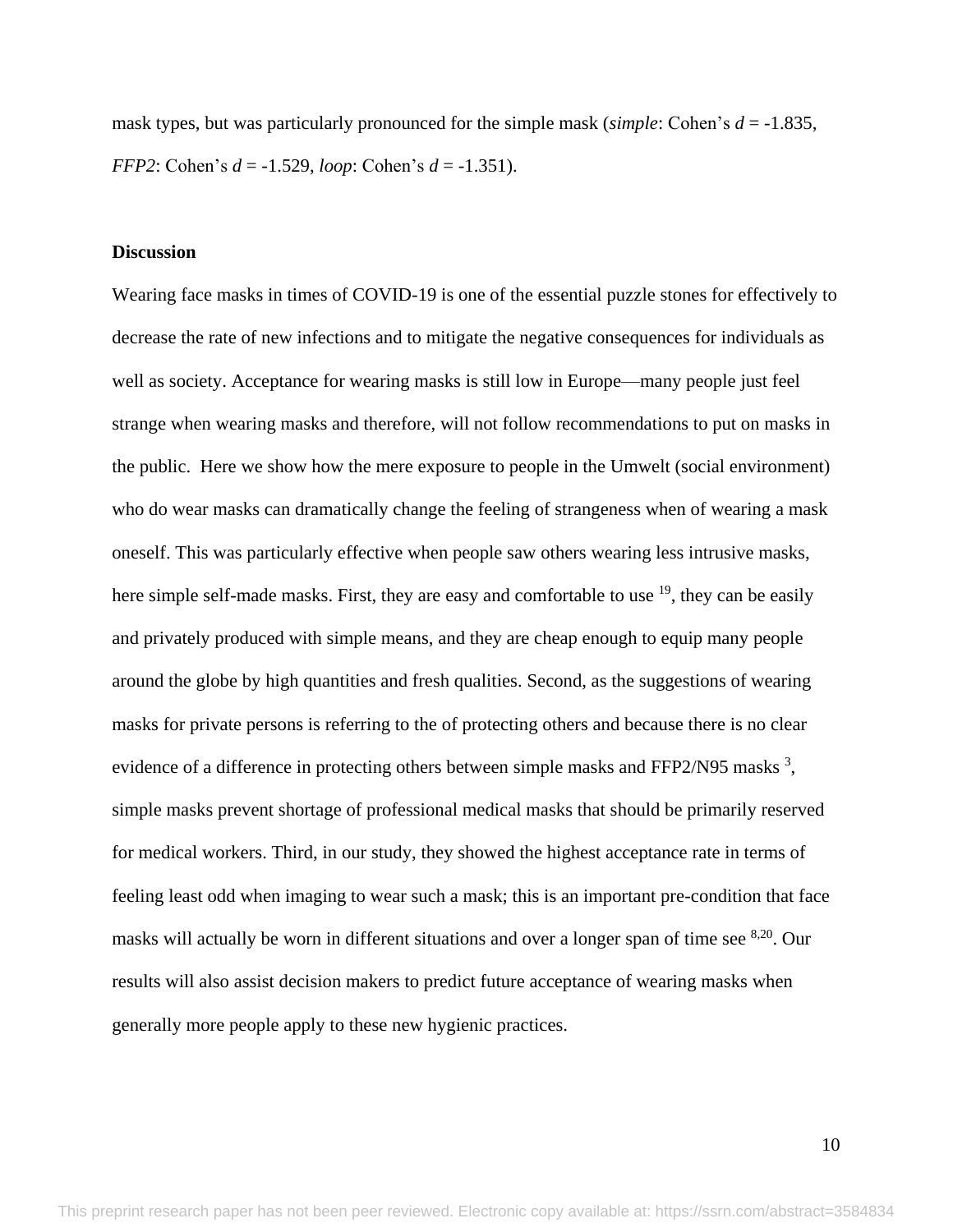# **Conflict of Interest Statements**

No conflicts to be reported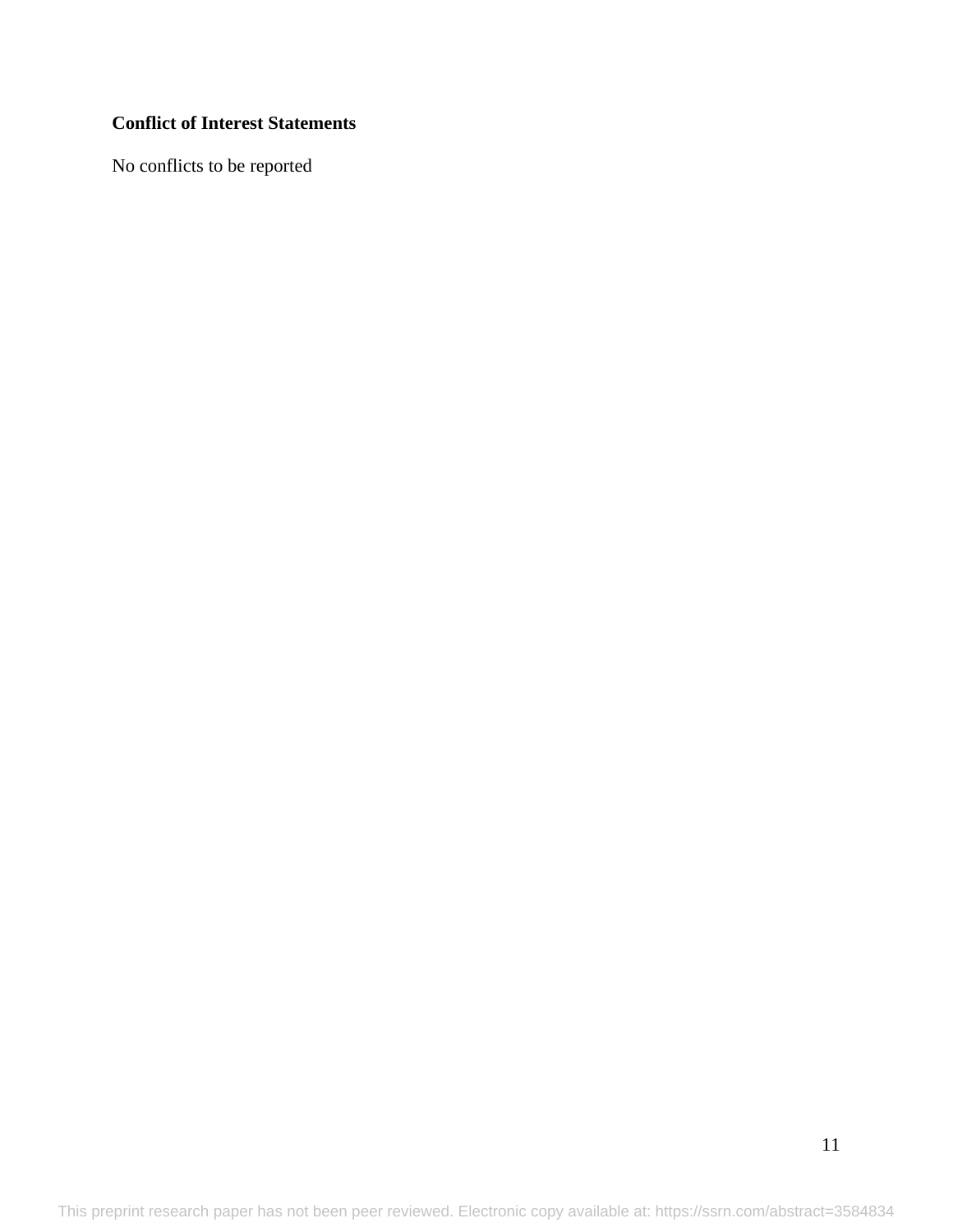# **Acknowledgements**

I would like to thank the Hesslinger family for equipping me with different types of face masks.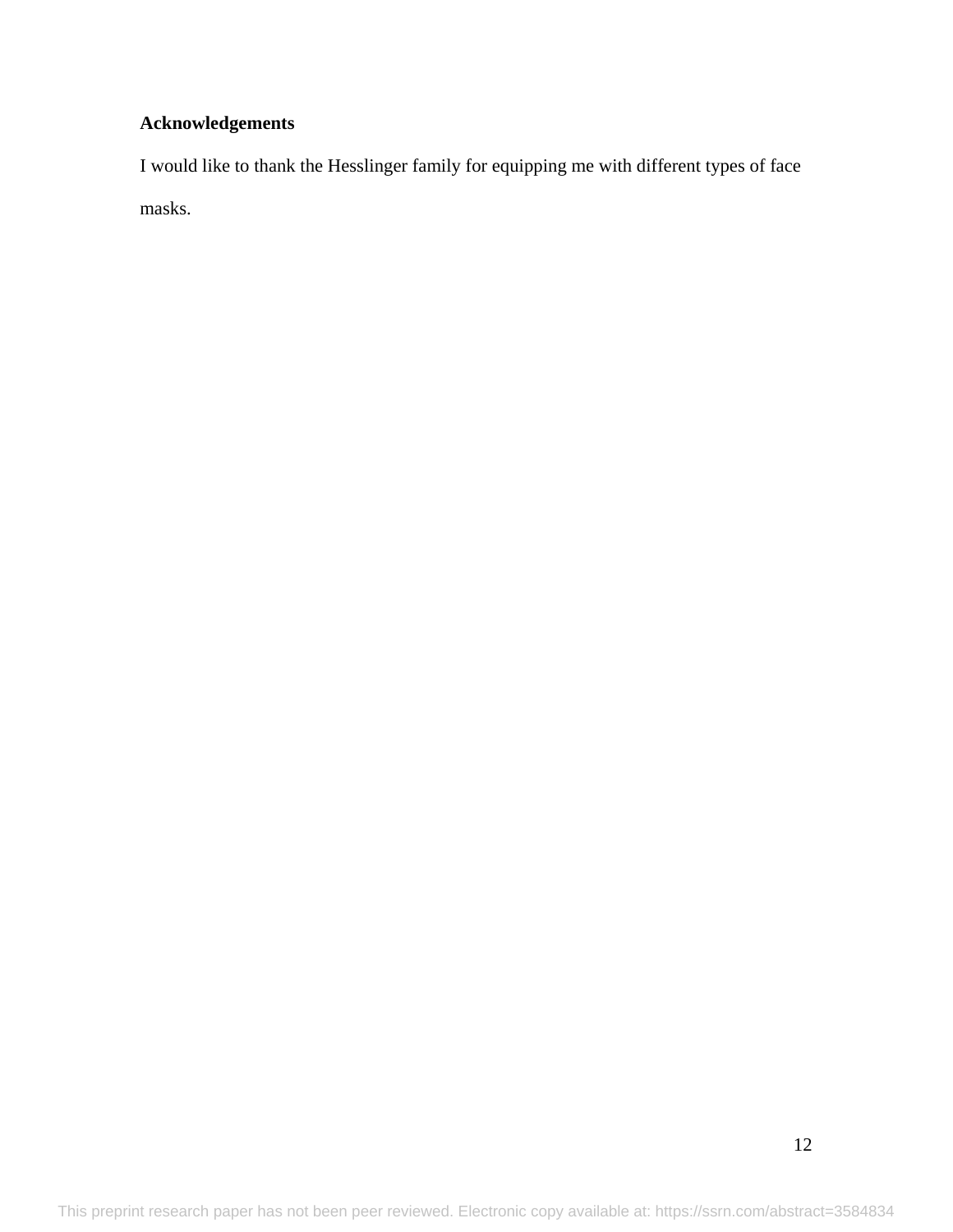## **References**

1. WHO Director-General's opening remarks at the media briefing on COVID-19 - 22 April 2020. 2020.

2. Jefferson T, Foxlee R, Del Mar C, et al. Physical interventions to interrupt or reduce the spread of respiratory viruses: systematic review. *BMJ (Clinical research ed)* 2008; **336**(7635): 77–80.

3. Jefferson T, Jones M, Al Ansari LA, et al. Physical interventions to interrupt or reduce the spread of respiratory viruses. Part 1 - Face masks, eye protection and person distancing: systematic review and meta-analysis; 2020.

4. Wada K, Oka-Ezoe K, Smith DR. Wearing face masks in public during the influenza season may reflect other positive hygiene practices in Japan. *BMC Public Health* 2012; **12**(1065): 1-6.

5. Taylor S. The Psychology of Pandemics : Preparing for the Next Global Outbreak of Infectious Disease. Cambridge: Scholars Publisher; 2019.

6. Mniszewski SM, Del Valle SY, Priedhorsky R, Hyman JM, Hickman KS. Understanding the impact of face mask usage through epidemic simulation of large social networks. In: Mago VK, Dabbaghian V, eds. Theories and simulations of complex social systems. Berlin: Springer; 2014: 97–115.

7. Wu Z, McGoogan JM. Characteristics of and important lessons from the Coronavirus Disease 2019 (COVID-19) outbreak in China: Summary of a report of 72 314 cases from the Chinese Center for Disease Control and Prevention. *JAMA* 2020; **323**(13): 1239-42.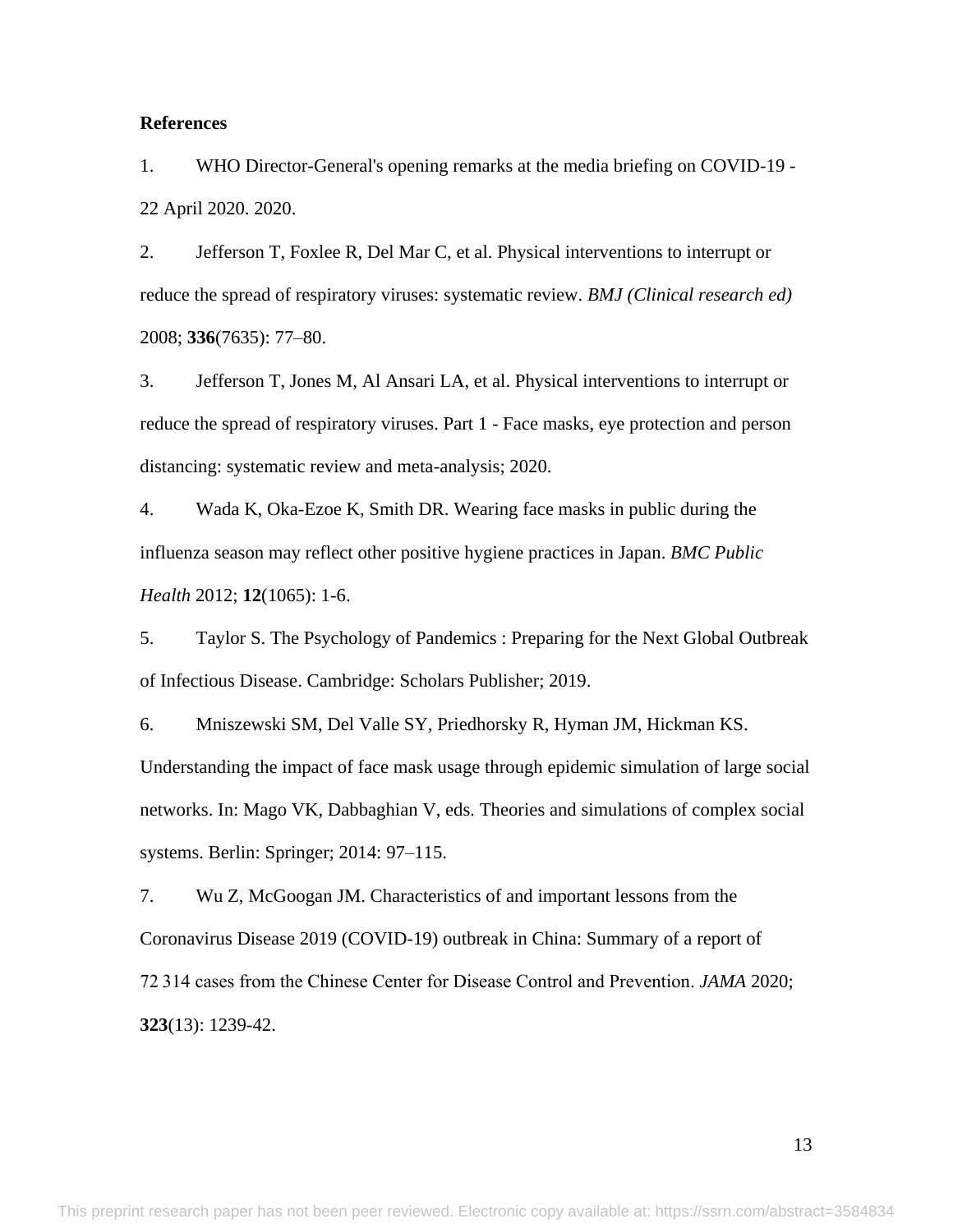8. MacIntyre CR, Chughtai AA. Facemasks for the prevention of infection in healthcare and community settings. *BMJ (Clinical research ed)* 2015; **350**: h694.

9. van der Sande M, Teunis P, Sabel R. Professional and home-made face masks reduce exposure to respiratory infections among the general population. *PLoS ONE* 2008; **3**(7): e2618.

10. Hesslinger VM, Carbon CC, Hecht H. Social factors in aesthetics: Social conformity pressure and a sense of being watched affect aesthetic judgments. *i-Perception* 2017; **8**(6): 1-16.

11. Hesslinger VM, Carbon CC, Hecht H. The sense of being watched is modulated by arousal and duration of the perceptual episode. *i-Perception* 2017; **8**(6): 1-11.

12. Faul F, Erdfelder E, Lang A-G, Buchner A. G\*Power 3: A flexible statistical power analysis program for the social, behavioral, and biomedical sciences. *Behavior Research Methods* 2007.

13. Cohen J. Statistical power analysis for the behavioral sciences. 2nd ed. Hillsdale, NJ: Lawrence Erlbaum Associates; 1988.

14. Phillips PJ, Wechsler H, Huang J, Rauss PJ. The FERET database and evaluation procedure for face-recognition algorithms. *Image Vision Comput* 1998; **16**(5): 295-306.

15. Phillips PJ, Moon H, Rizvi SA, Rauss P. The FERET evaluation methodology for face recognition algorithms. *IEEE Trans Pattern Analysis and Machine Intelligence* 2000; **22**: 1090-104.

16. R Core Team. R: A language and environment for statistical computing. 2014.

17. Kuznetsova A, Brockhoff PB, Rune HB, Christensen AP. {lmerTest} Package: Tests in linear mixed effects models. *J Stat Softw*; **82**(13): 1-26.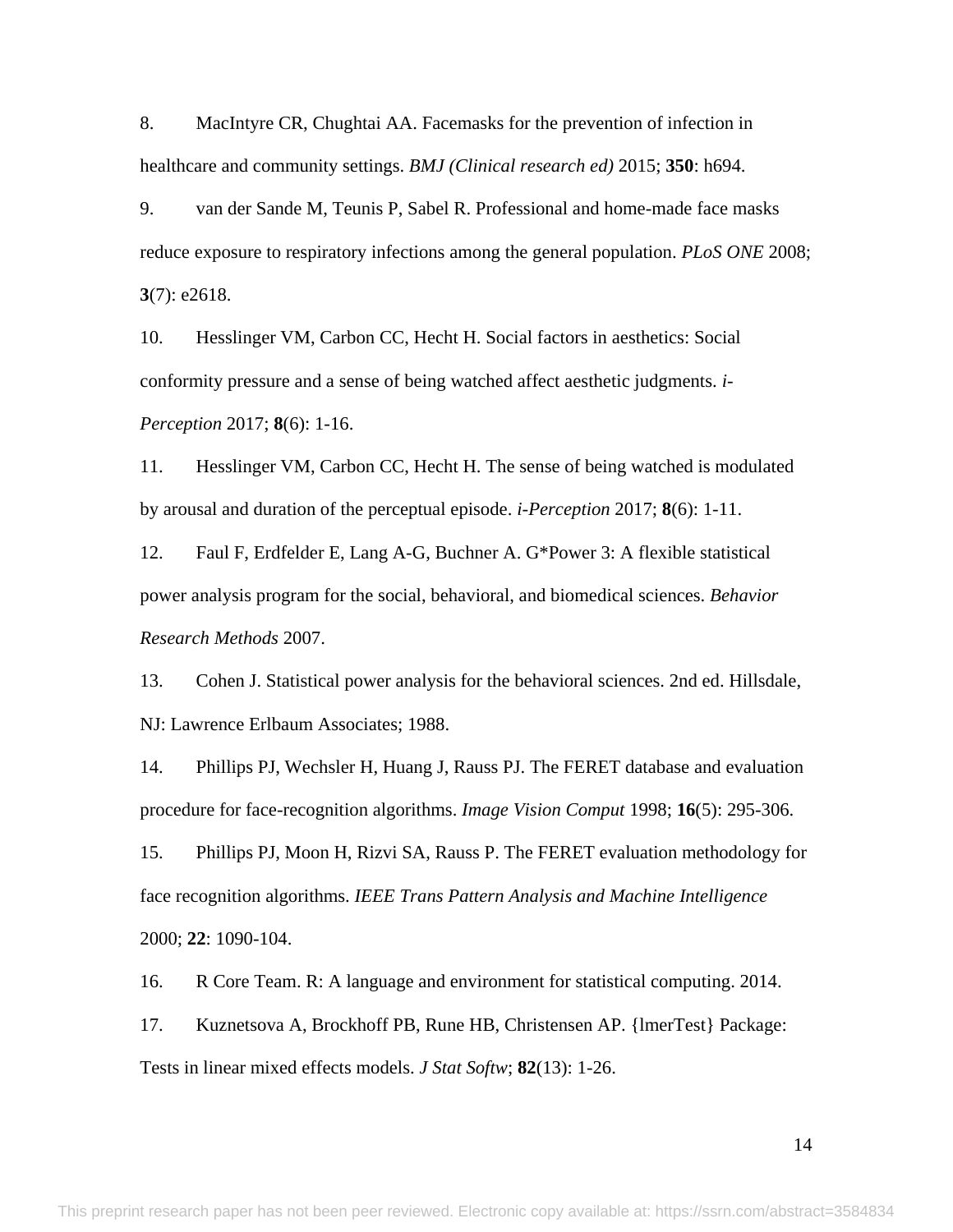18. Morey RD. Confidence intervals from normalized data: A correction to Cousineau (2005). *Tutorials in Quantitative Methods for Psychology* 2008; **4**(2): 61-4.

19. Yao B-G, Wang Y-X, Ye X-Y, Zhang F, Peng Y-L. Impact of structural features on dynamic breathing resistance of healthcare face mask. *The Science of the total environment* 2019; **689**: 743–53.

20. MacIntyre CR, Cauchemez S, Dwyer DE, et al. Face mask use and control of respiratory virus transmission in households. *Emerg Infect Dis* 2009; **15**(2): 233–41.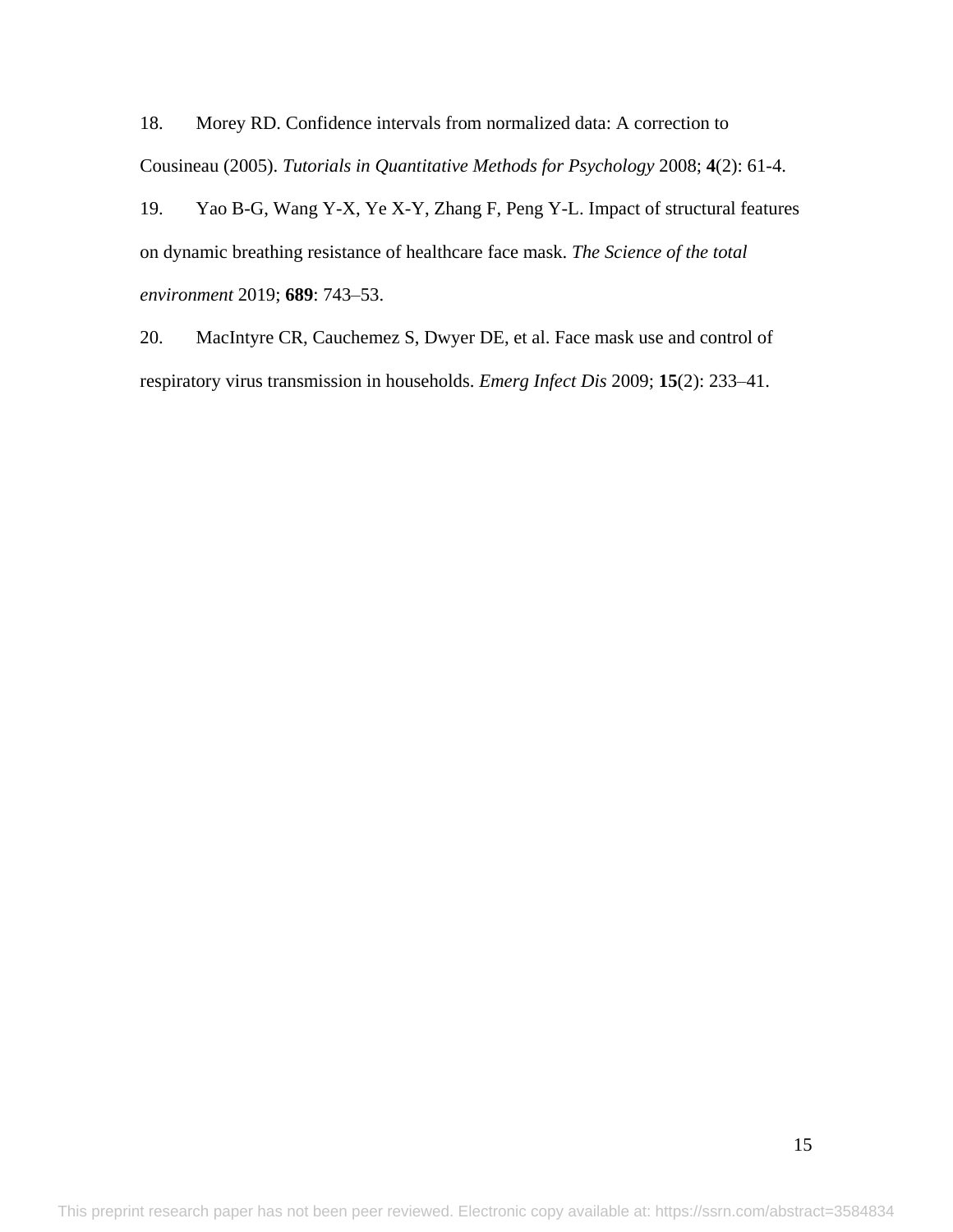# **Tables**

No tables available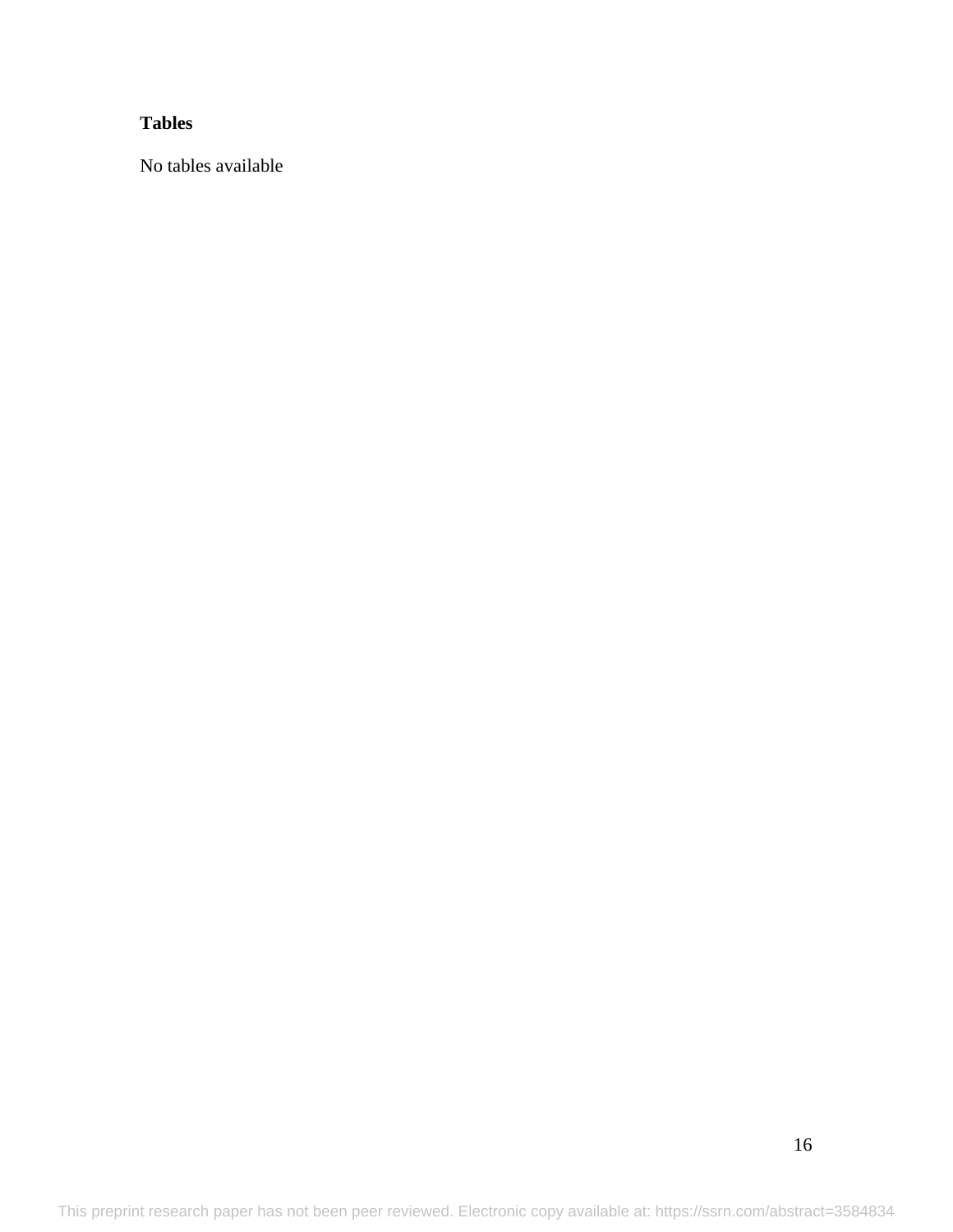# **Figures**

Figures are listed within the body text to ease up the reviewers' reading.